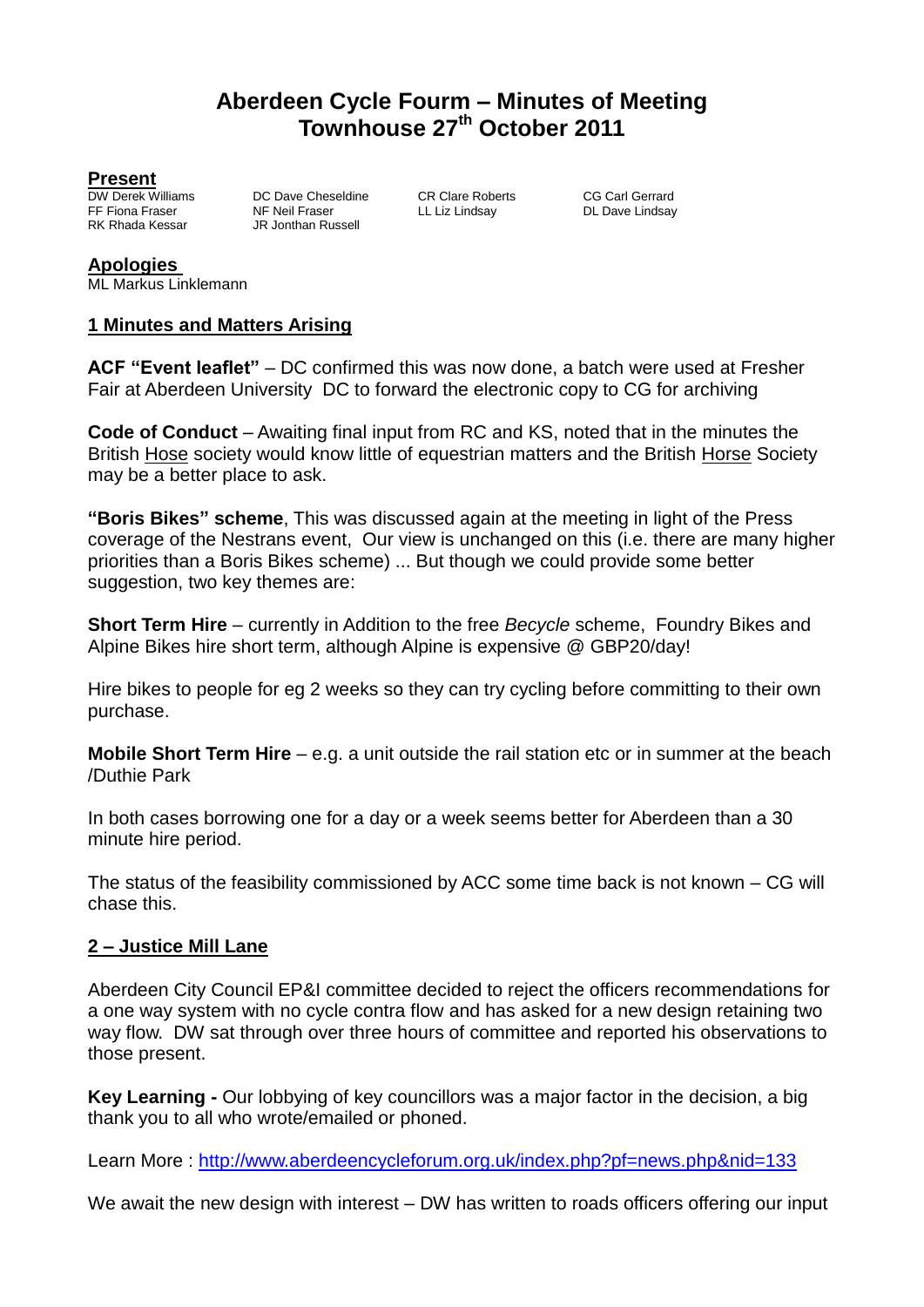at an early stage.

## **3 – Summary Belmont St Get-About Event**

DL dropped in with try cycling group and DW helped out at stall. Although it's done very well the cycling road show risks presenting a message that cycling is for kids...

With a bit more effort it could easily cover other things like bikes for adults, try a bike etc. even bringing in one of the Bike Shops for a "Dr Bike" We have had little success with a the Bike Shops but Nestrans has more clout (and exists as a legal entity)

DW to communicate our concerns to Don Kent

## **4 - CWSS**

**a) STATUS** Yet another meeting took place with Graeme McKenzie – the other roads officers were not available. The list was prioritised into what was could be done NOW and what could be done later / require TRO's etc.

Two Key points emerged during discussion:

- We should keep only ONE consolidated list (CG has it, get through [this](http://www.aberdeencycleforum.org.uk/include/resources/201112_cwss_list_latest.doc) link) e.g. There were discussions over Slains Castle Stands etc.
- To get things on the list use the online web submission form (don't just email CG or Roads officers) <http://www.aberdeencycleforum.org.uk/index.php?pf=news.php&nid=130>

**b) USE OF CWSS** DW presented a list of proposed council activities from a recent report (Enterprise, Planning &Infrastructure Committee, 13 September) to be paid out of CWSS funds, this included removal of diplomatic parking spaces, and preparations for a multistorey car park. Noted that whilst the definition was *Cycling, Walking and Safer Streets* and not just cycling in many cases we felt the definition was being pushed too far.

As all the information is in the public domain we will attempt to do an audit of committee papers for the last 2 years, looking for "inappropriate" use of CWSS funds . CG to organise the volunteers: DL, RK, CR, DL, NF,FF

#### POST MEETING NOTES

 $\overline{A - As}$  of  $4^{\text{th}}$  October nothing has happened on the Ground, CG will chase Roads officers again.

B – All volunteers have instructions and links to the committee papers, deadline to return to CG is Monday 24<sup>th</sup> October before the next meeting, if you want to volunteer there is more work to be done get in contact!